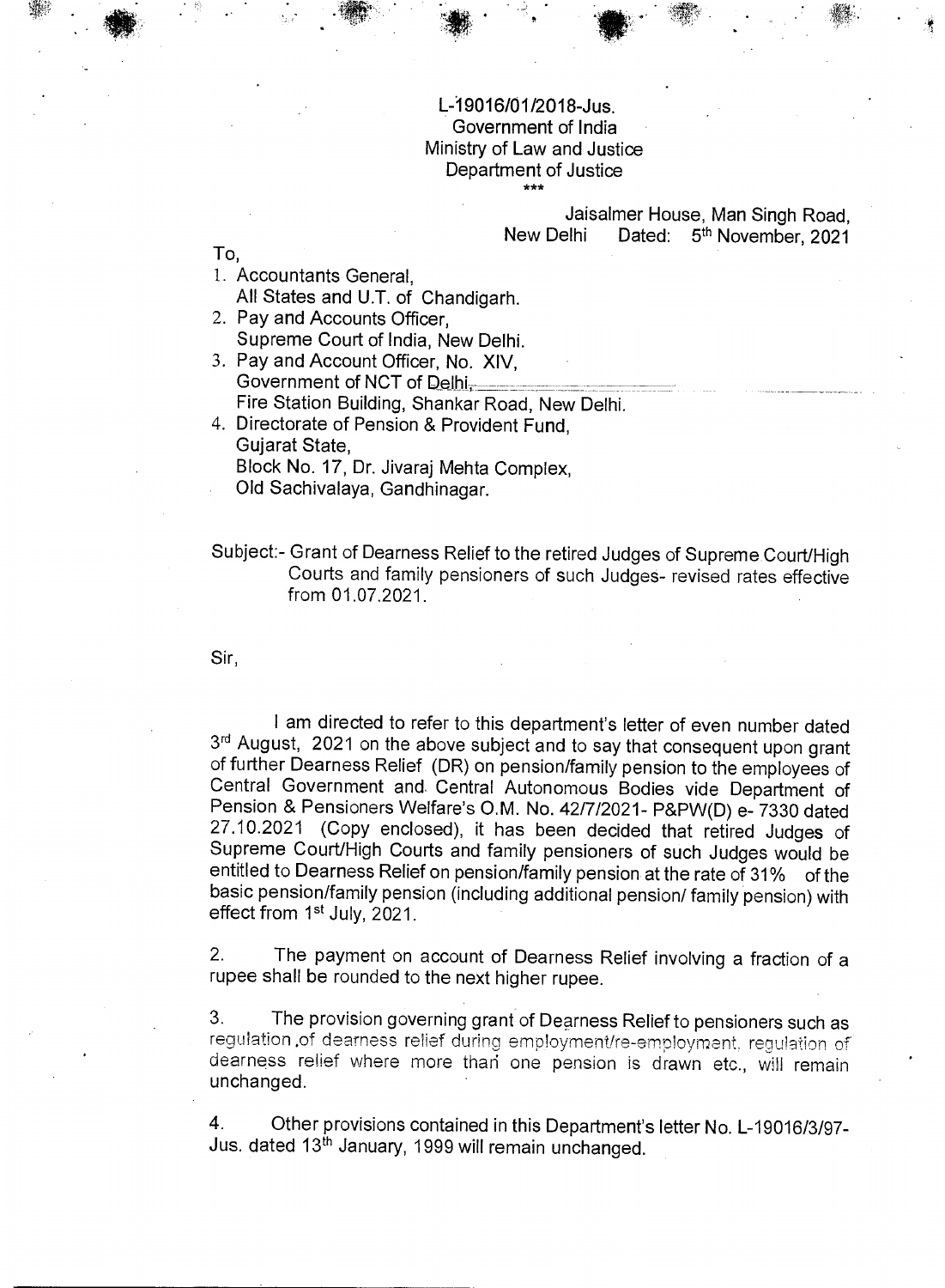5. Accountant Generals/Pay and Accounts Officers are requested to arrange payment of dearness relief to the pensioners on the basis of the aforesaid instructions as per the procedure adopted by the Department of Pension & Pensioners' Welfare **without any further delay.** 

6. This issues with the concurrence of Joint Secretary and Financial Advisor (Law) vide Note No. 38 dated 01.11.2021 (e-file no. 3834) and approval of Secretary (Justice) vide Note No. 41 dated 02.11.2021.

Yours faithfully,

(Manish Kumar) Under Secretary to the Govt. of India.

Copy to:-

- 1. Chief Secretary, All States/Govt. of NCT of Delhi and Chandigarh Administration.
- 2. Secretary General, Supreme Court of India, New Delhi.
- 3. Registrar Generals, All High Courts.
- 4. 0/o Comptroller and Auditor General of India, Bahadurshah Zafar Marg, New Delhi.
- 5. Joint Secretary (Pers.), Department of Expenditure, North Block, New Delhi.
- 6. Joint Secretary, Department of Pension &Pensioners' Welfare, Lok Nayak Bhawan, Khan Market, New Delhi-3.
- 7. Budget and Accounts Section, M/o Law and Justice, Shastri Bhawan, New Delhi.
- 8. Cabinet Secretariat, Rashtrapati Bhawan, New Delhi.
- 9. Pay and Accounts Officer, Central Pension Accounting Office, Trikoot-II, Bhikaji Cama Place, R.K. Puram, New Delhi-110066.
- 10. Director, NIC- with the request to get the circular uploaded in the website of this Department.
- 11. Guard File.

(Manish Kumar) Under Secretary to the Govt. of India.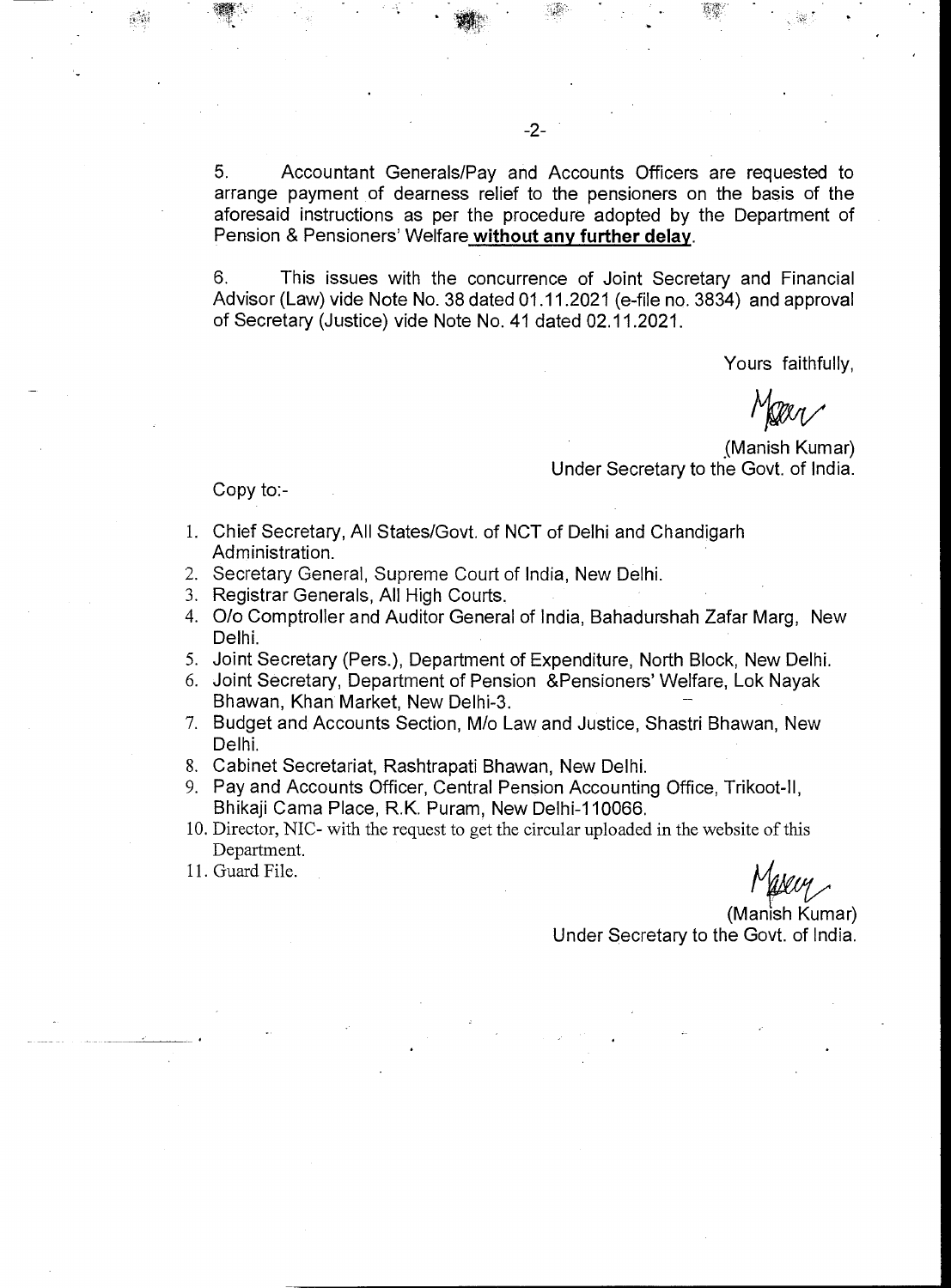

# File No. No. 42/7/2021-P&PW(D) e-7330 भारत सरकार /Government of India कार्मिक, लोक शिकायत और पेंशन मंत्रालय/  $\dot{\text{M}}$ inistry of Personnel Public Grievances and Pensions ओर पेंशनभोगी कल्याण विभाग/Department of Pension and Pensioners' Welfare<br>\*\*\*

8 वीं मंजिल, बी-विंग, $8^{\rm th}$  Floor, B-Wing, जनपथ भवन, जनपथ, Janpath Bhawan, Janpath, नई दिल्ली -110001 /New Delhi-110001 दिनांक/Dated: 27.10.2021

#### **OFFICE MEMORANDUM**

## **Sub: Grant of Dearness Relief to Central Government pensioners/family pensioners — Revised rate effective from 01.07.2021-reg**

The undersigned is directed to refer to this Department's OM of even no. dated 22.07.2021 on the subject mentioned above and to state that the President is pleased to decide that the Dearness Relief admissible to Central Government pensioners/family pensioners shall be enhanced from the existing rate of 28% to 31% of the basic pension/family pension (including additional pension/family pension) w.e.f 01.07.2021.

2. These rates of DR will be applicable to the following categories:-

- i. Civilian Central Government Pensioners/Family Pensioners including Central Govt. absorbee pensioners in PSU/Autonomous Bodies in respect of whom orders have been issued vide this Department's OM No. 4/34/2002-P&PW(D)Vol.11 dated 23.06.2017 for restoration of full pension after expiry of commutation period of 15 years.
- ii. The Armed Forces Pensioners/Family Pensioners, Civilian Pensioners/Family Pensioners paid out of the Defence Service Estimates.
- iii. All India Service Pensioners/Family Pensioners.
- iv. Railway Pensioners/family pensioners.
- v. Pensioners who are in receipt of provisional pension.
- vi. The Burma Civilian pensioners/family pensioners and pensioners/families of displaced Government Pensioners from Burma/ Pakistan, in respect of whom orders have been issued vide this Department's OM No. 23/3/2008-P&PW(B) dated 11.09.2017.

3. The payment on account of Dearness Relief involving a fraction of a rupee shall be rounded to the next higher rupee.

4. Other provisions governing grant of DR in'respect of employed family pensioners and re-employed Central Government Pensioners will be regulated in accordance with the provisions contained in this Department's OM No. 45/73/97-P&PW (G) dated 2.7.1999 as amended from time to time. The provisions relating to regulation of DR where a pensioner is in receipt of more than one pension will remain unchanged.

....contd/-